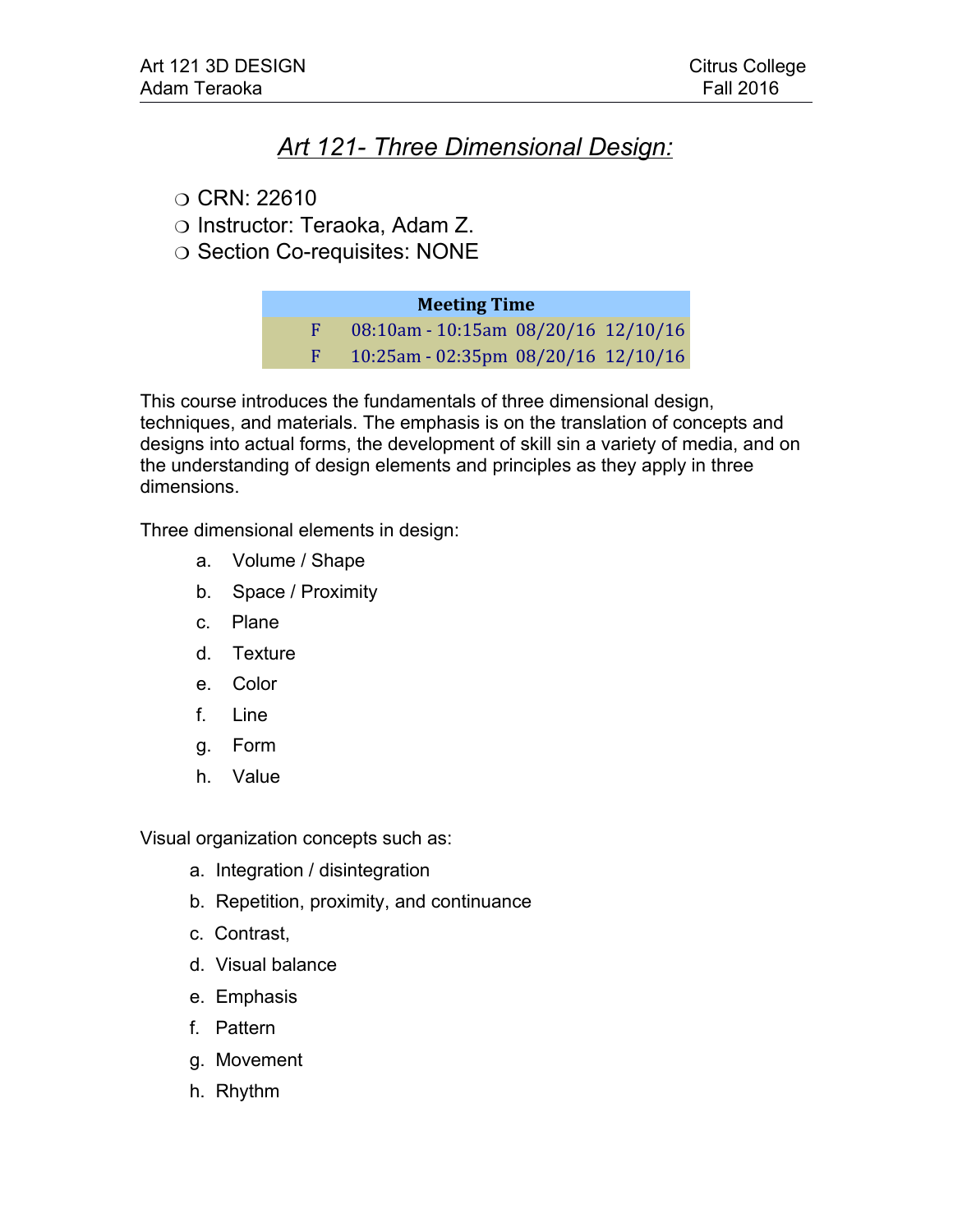### *Student Learning Outcomes:*

By the completion of the course, students will be able to:

- Convert a two dimensional design into a three dimensional spatial construction.
- Construct forms using beginning design techniques such as: additive, subtractive, and cross-contour techniques.
- Use a variety of materials and media to produce three-dimensional compositions, full size and scale representations, of both objects and spaces.
- Critique artwork as it relates to spatial compositions, including formulating an evaluation of their own work; observe, analyze, and comment on the work of others; listen to the comments on the work of others and apply them to their own work. Use notes to increase their understanding and reinforce concepts.
- Design and make displays that enhance the presentation of threedimensional spatial constructions.
- To have a fundamental understanding of the elements and principles of design.

### *Course Expectations:*

In order to fulfill the requirements of the class, you will be expected to:

- Arrive on time, ready to work, with appropriate materials, and remain throughout.
- Be an active participant, using the materials and processes described.
- Participate in discussions and critiques, by submitting your own work for discussion, engaging in the discussion of other students' project and by applying those discussions to your work.
- Conduct yourself in a manner appropriate to a professional design studio at all times.
- Cell phones and other electronic devices are not to be used in class.
- Homework and projects must be turned in at the beginning of the critique in order to be considered "on time." Projects not ready at the beginning of the critique will be considered late, may not be reviewed in the critique, and will be graded down.

**Grading:** Your final grade will be an average of your project grades and your participation grade.

**Project Grading:** Once a project has been turned in it will be subject to a grade based on design concept, execution and craftsmanship. You may be able to evaluate your work based on these questions:

Did you address the intent of the project?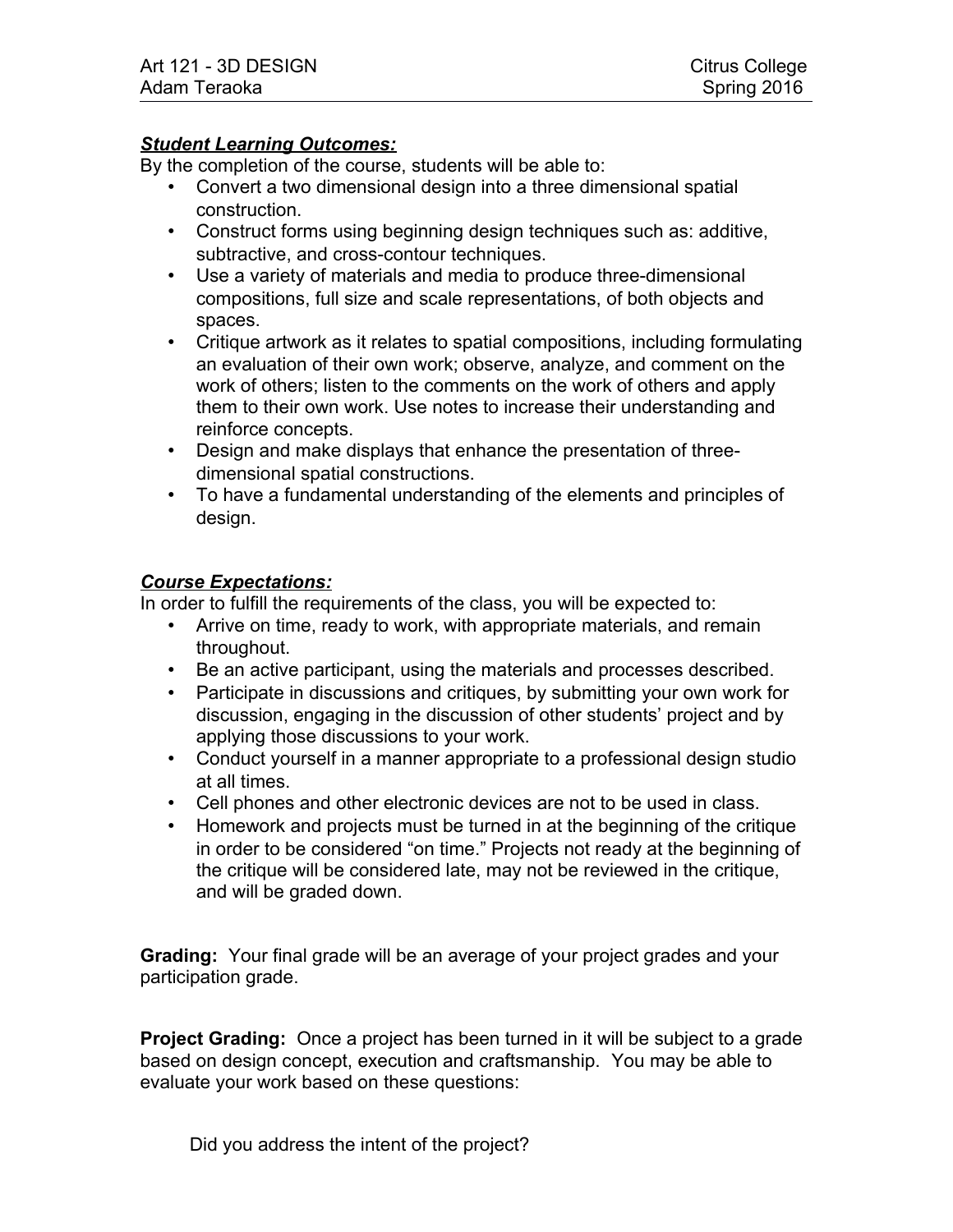| Adam Teraoka      | <b>Fall 2016</b> |
|-------------------|------------------|
| Art 121 3D DESIGN | Citrus College   |

Did you spend the appropriate amount of time and thought? Were you flexible and open to suggestions? Did you approach the project in a variety of ways? Were you willing to explore unfamiliar techniques and processes? Were you willing to explore new subject matter and unfamiliar themes? Did your work live up to the original design? Have you satisfied the requirements of the project? Did you go beyond just following instructions? Are you satisfied with the presentation of your work?

Each project will be graded on a scale from 1 to 12. An A+ being a 12 and an F being a zero.

|  |  |  |  |  | A+ A A- B+ B B- C+ C C- D+ D D- F |  |
|--|--|--|--|--|-----------------------------------|--|
|  |  |  |  |  | 12 11 10 9 8 7 6 5 4 3 2 1 0      |  |

**Participation Grading:** Over the course of the semester you will receive a participation grade. Missing classes and tardiness will adversely effect this grade. Also, you will be expected to participate in class discussions and most importantly, class critiques.

### *Extra Credit:*

There is a variety of extra credit opportunities listed in the class schedule as well as in the specific project descriptions. The amount of credit given is dependent on the quality of the work produced.

### *Note:*

Student projects will be held for a maximum of 1 semester for exhibition. The instructor reserves the right to modify the course content, schedule, grading procedures, and assignments as the situation dictates. The instructor will inform the students of any such changes via e-mail and/or class announcements.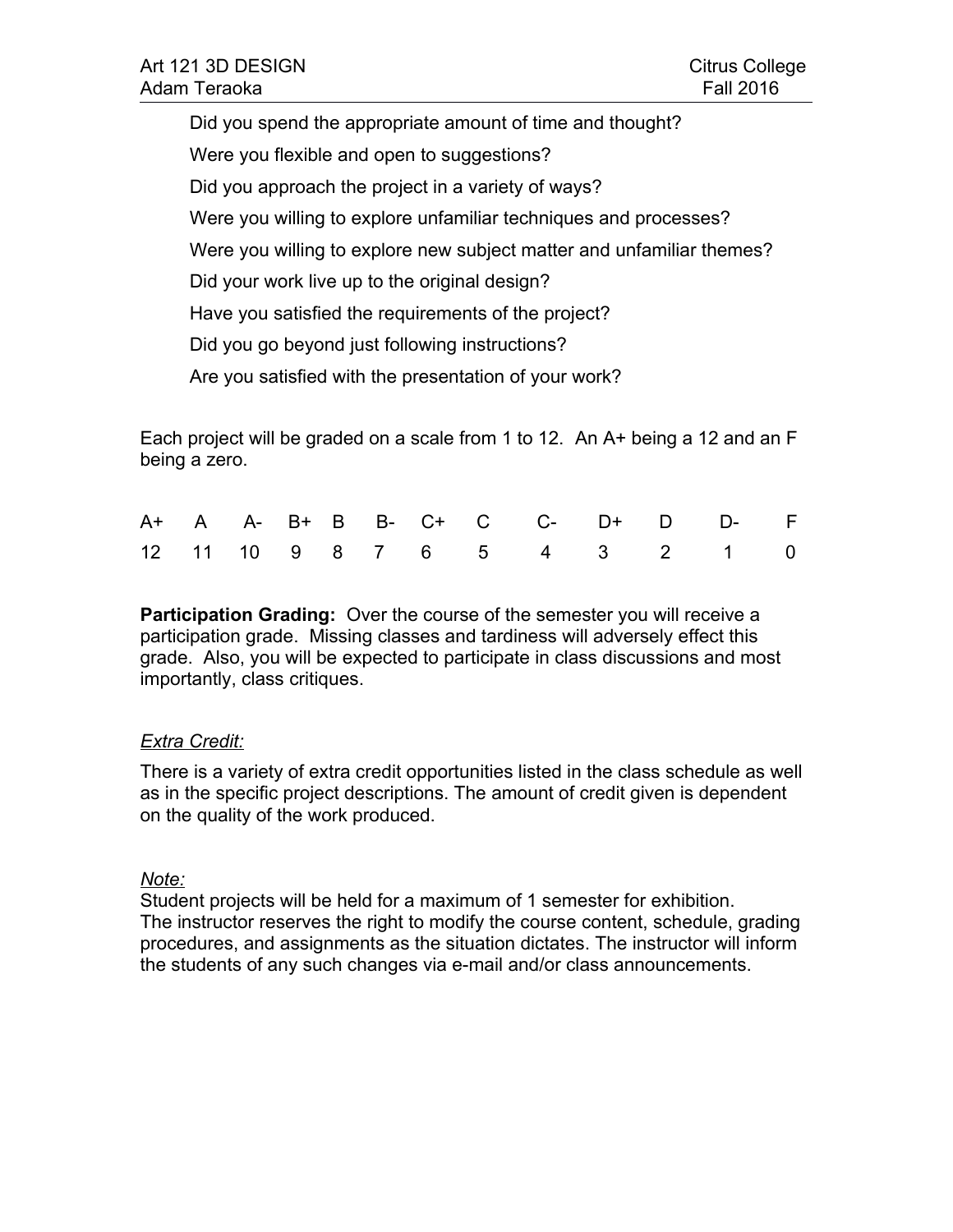### *From the college policy on ACADEMIC INTEGRITY:*

#### "Probation for Unsatisfactory Citizenship"

"Each student should be thoroughly familiar with the Standards of Conduct and with regulations of the College. Students attending the College are expected to maintain satisfactory standards of citizenship at all times on the campus and in the community. Satisfactory citizenship includes conduct, which, respects the rights of all individuals, which avoids actions disruptive to the ongoing education program and which does not violate specific prohibitions outlines in the Education Code.

When it is indicated that citizenship is unsatisfactory, the student may be subject to the following: reprimand, disciplinary probation, administrative class withdrawal, suspension or expulsion, as conditions warrant. Unsatisfactory citizenship includes, among other things, cheating, plagiarism, hazing and conduct disruptive to the teaching-learning process. In addition, falsification of information provided to the admissions Office is basis for the dismissal from a class or from the College. Individuals engaged in destructive activities involving any kind of physical or psychological mistreatment of students are subject to prosecution under the California State Law banning hazing and to dismissal from the College. Penalties for individuals, organizations and institutions can be severe."

### *References:*

There is no required text. The following are books that I have found useful. They include discussions of basic design principles and elements, color theory, and/or design theory. Inexpensive used copies of older editions are frequently available through Amazon.com or other book suppliers.

**Art and Visual Perception**

Rudolph Arnheim

**Art Fundamentals: Theory and Practice** Ocvirk and others

**Architecture: Form, Space, & Order** Francis Ching

**Graphic Design Solutions** Robin Landa

**Design Basics** Lauer & Pentak

**Foundations of Art and Design** Fichner-Rathus

**Principles of Two-Dimensional Design** Wucius Wong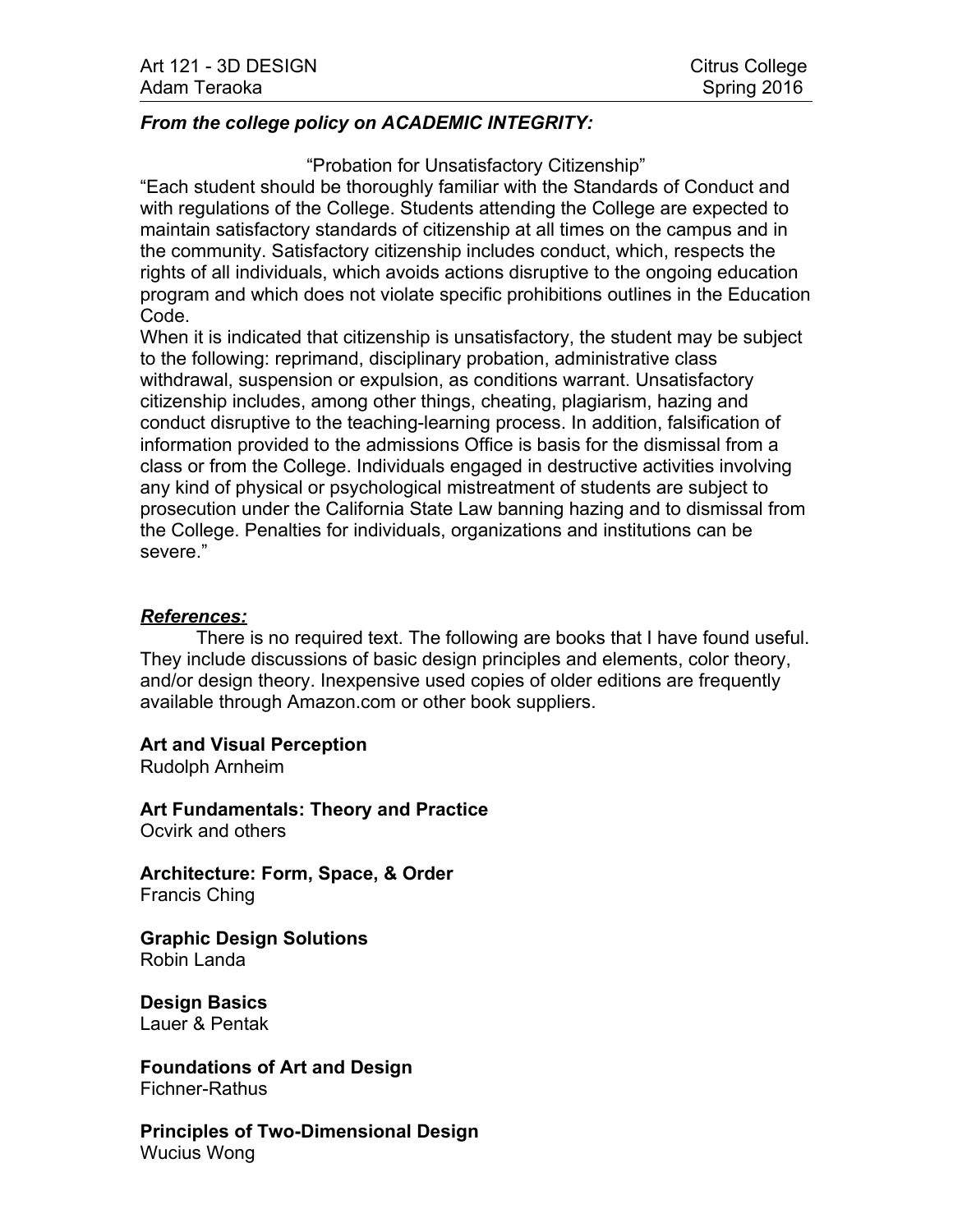### *STUDIO CLEAN UP:*

You are responsible for cleaning up after yourself and your classmates every day. That includes the following:

- 1. All materials on your table top and that of your immediate neighbors should be swept into dustpan and discarded.
- 2. All materials on the floor under or around your table should be swept into dustpan and discarded.
- 3. Dust and scraps on equipment and floor in shop should be swept into dustpan and discarded.
- 4. Clean and return of all equipment used to the appropriate place.
	- a. Tools used for uncured Sculpy (soft) should be scraped and wiped with rubbing alcohol
	- b. Files should be carded over the trash.
	- c. Saw frames, bench pins, vises should be wiped and returned to storage.
- 5. Clean around drill press and return equipment to cage:
	- a. Cord should be unplugged and locked in lock box.
	- b. Wood blocks, drill bits, round anvil, center punches should be stowed underneath drill press.
	- c. Flex shafts should be returned and stowed securely.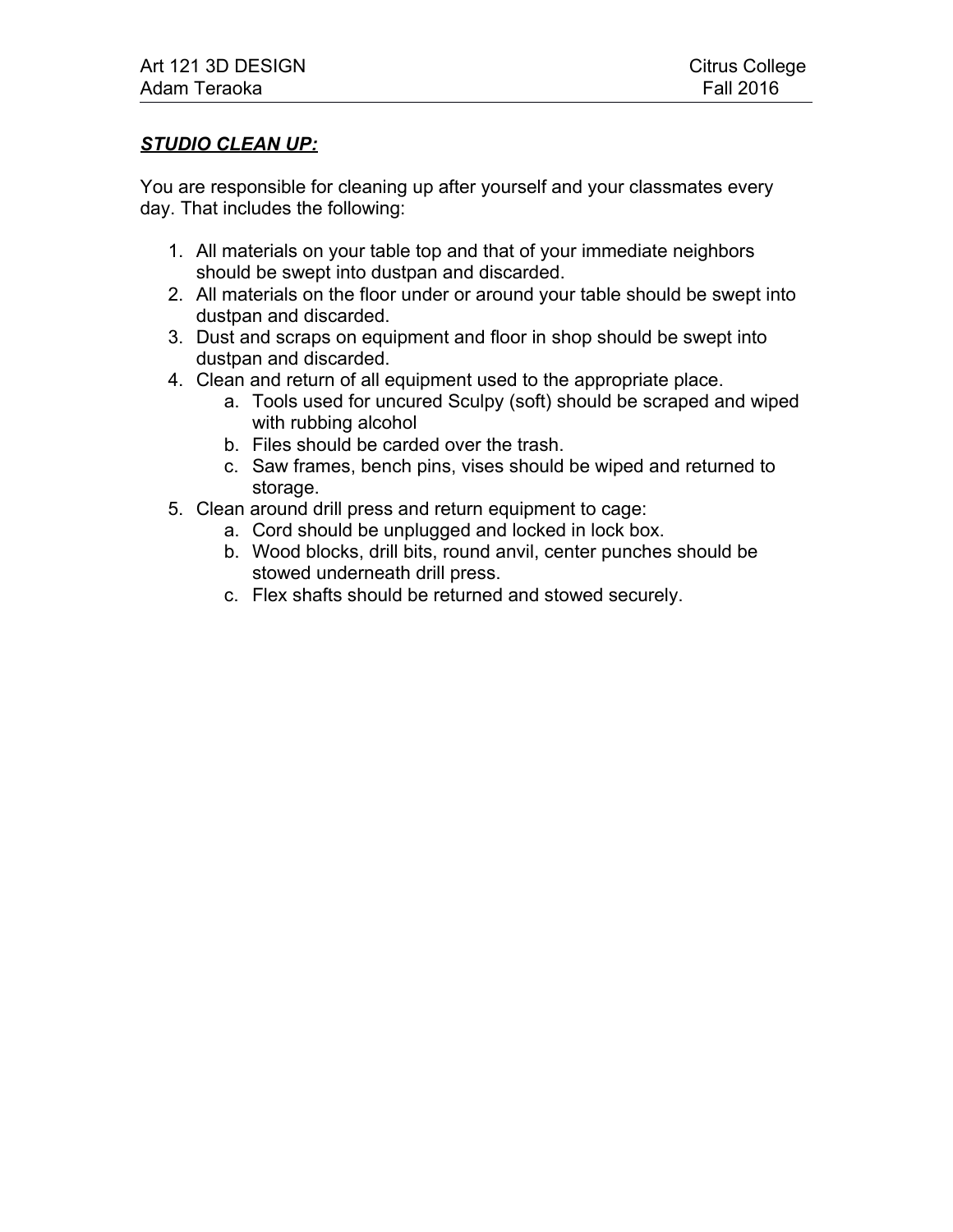# **Project 1 – Low Relief**

A light-responsive surface constructed of foam board

Materials:

White foam-core board (appx.  $\frac{1}{4}$ " thick) Glue stick or tacky glue A metal straight edge (18" to 24") A #1 Exacto knife and #11 blades (100) Self-healing cutting mat (appx. 16" x 24") Sketchbook with 8  $\frac{1}{2}$  x 11" pages (make sure pages can be removed) Soft (3b) drawing pencils and white plastic eraser

Optional:

An ellipse template or French curve A compass or circle cutter

This project is intended to introduce the student to **essential design elements such as volume, space, plane, texture and movement and visual organization concepts such as integration, repetition, proximity, contrast and balance.**

Before we start our first project we will do a few exercises to familiarize ourselves with some of the basic vocabulary of design. It is important to get your materials as soon as possible for this project. Since this class meets once a week, it is imperative that you have all your supplies by the start of the second week. In addition to the exercises you will be asked to draw several "idea sketches" before you begin.

The project will be a non-figurative / non-representational design arranged from shapes and patterns of white foam-board. The finished size of the project should be 1' x 1' with a maximum thickness of 1 1/2". Successful designs will address light and shadow as well as volume. Creating clean edges with the material is a must and at the beginning of the project we will practice cutting with the Exacto knife.

### **Some of the design terms related to this project:**

Symmetry Asymmetry Negative Space Repetition Non-figurative Figurative

Proximity Closure Integration Disintegration Dynamic Static Complexity Balance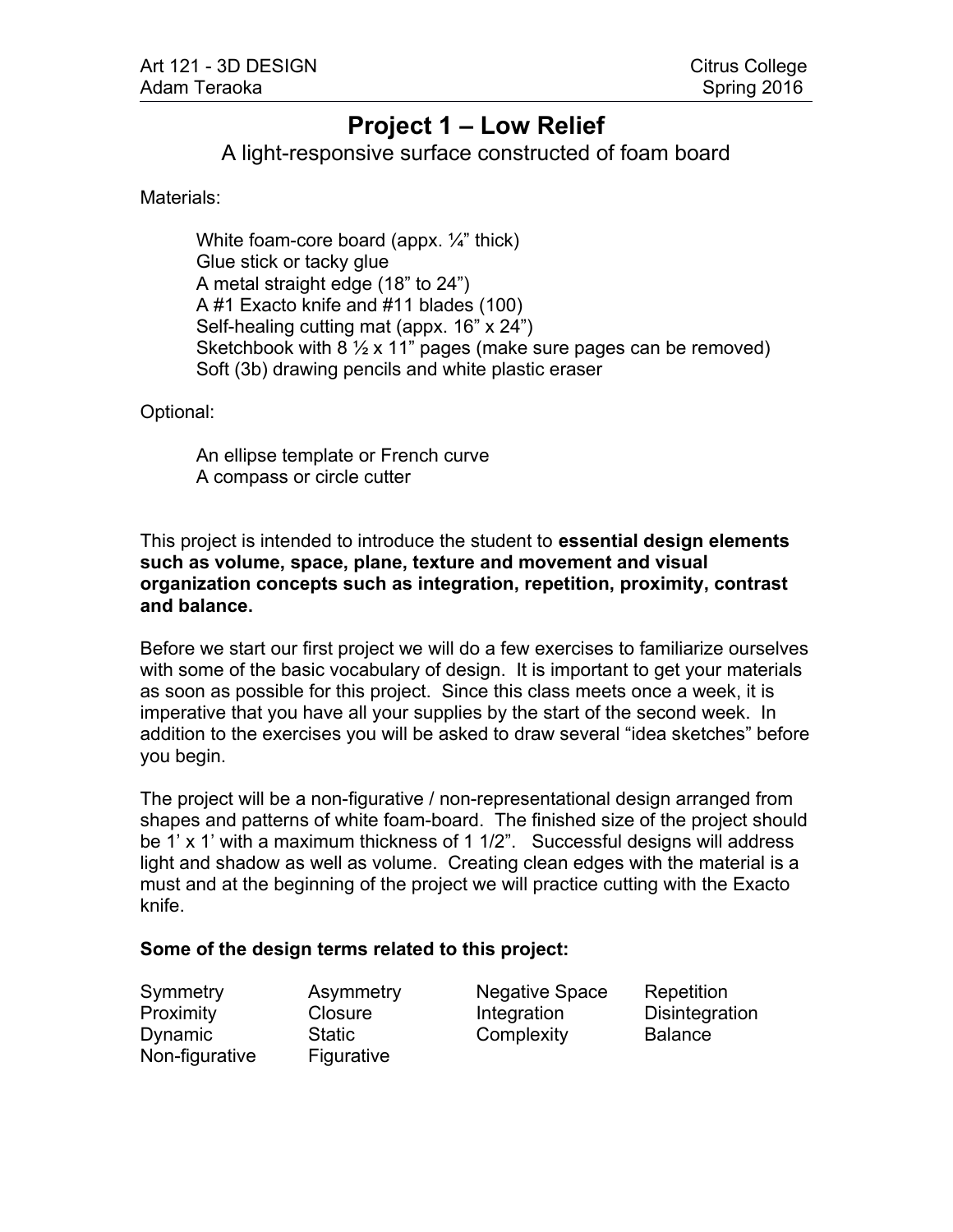# **Project 2**

Implied Volume: Wire Drawing in 3D

#### **Materials:**

Ordinary bailing wire. Also called tie-wire or rebar wire **Pliers** Diagonal cutters / wire cutters White art board (appx. 18" x 24") **Gloves** 

This project is designed to create an implied volume from an essentially linear material. An implied volume is one that suggests a solid form but is actually material arranged with a system of visual tools (convergence / divergence, proximity, repetition) A repetition of shapes may suggest a line:

#### \*\*\*\*\*\*\*\*\*\*\*\*\*\*\*\*\*\*\*\*\*\*\*\*\*\*\*\*\*\*\*\*\*\*\*\*

This project should be figurative. It will probably be described using nouns instead of adjectives: A hat, a shoe, a car, a head, a body etc. We will discuss the figurative / non-figurative relationship quite a bit over the course of the first two projects. There is no limitation to the size but just remember working very small can be a disadvantage and may not be the easiest way to solve the problems you encounter. The project itself should have no other material other than wire.

Before we begin the assignment, I will ask you to do a couple of excercises. First, we will make a few basic shapes from wire. (Pyramid, cube and sphere) Then, you will connect the shapes together concentrating on the strength of the structure rather than the form. Finally, you will draw the form you just constructed in your sketchbook. The goal of this exercise is to practice the transformation of a 3D object to a 2D drawing.

To begin the assignment you will work in the opposite order (from the exercise). You will draw your design and use the drawing as a blueprint for your project.

Vocabulary related to this project:

| Representational | Non-representational | Anthropomorhpic                | <b>Biomorphic</b> |
|------------------|----------------------|--------------------------------|-------------------|
| <b>Proximity</b> | Symmetry             | Asymmetry                      | <b>Balance</b>    |
| Armature         | Maquette             | Bilateral-symmetry Convergence |                   |
| Contour line     |                      |                                |                   |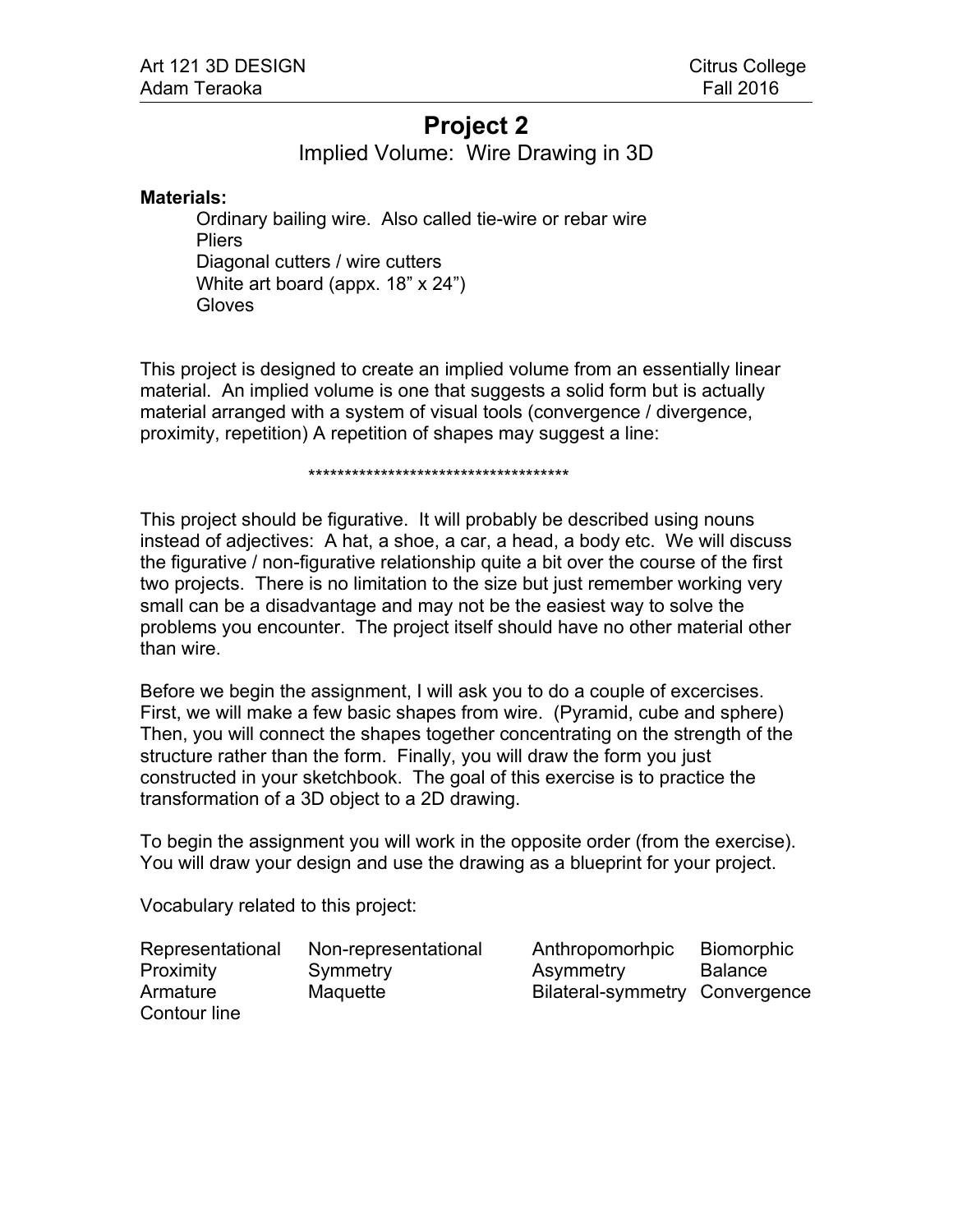# **Project 3**

### Enclosed Volume: A Personal Container

**Materials:** Open – I am encouraging students to use found or free materials for this project. In addition to exploring space and volume, I would like the student to be resourceful and design a professional, finished piece with little or no money.

This project is intended to create a volumetric space which is enclose but accessible. A successful project will be more than just a box with a door. (Although, even that may not be as easy as it sounds). Try to make this container a finished, presentable piece of art. Make it reflect your tastes and personality. The only requirements are that the piece be small enough to fit in your locker and that the container must open and securely close. Also, all hinges locks and hasps must be made by you. Make the container using methods learned in exercises, demonstrations and previous projects or experiment with joinery ideas that you create.

Ultimately this project will be an exercise in form and function. Will you be able to make something functional, yet keep it coherent with the intent of the design?

I strongly recommend making a maquette. This is a sample or practice model that will help in the design of your piece. I will accept a maquette as a substitute for preliminary drawings. It may help you to make the maquette out of something other than what you are using for the container. In other words, you may use clay, Sculpey or carved foam for the maquette and use cardboard for the project. Or vice-versa.

This project may be small; it may contain something as small as a paper document. The project may be a free-standing piece or it may have a base. It may also hang or be mounted to a wall.

Design vocabulary related to this project:

Integration **Narrative** Found-art Organic

Maquette Transition Space Transparency